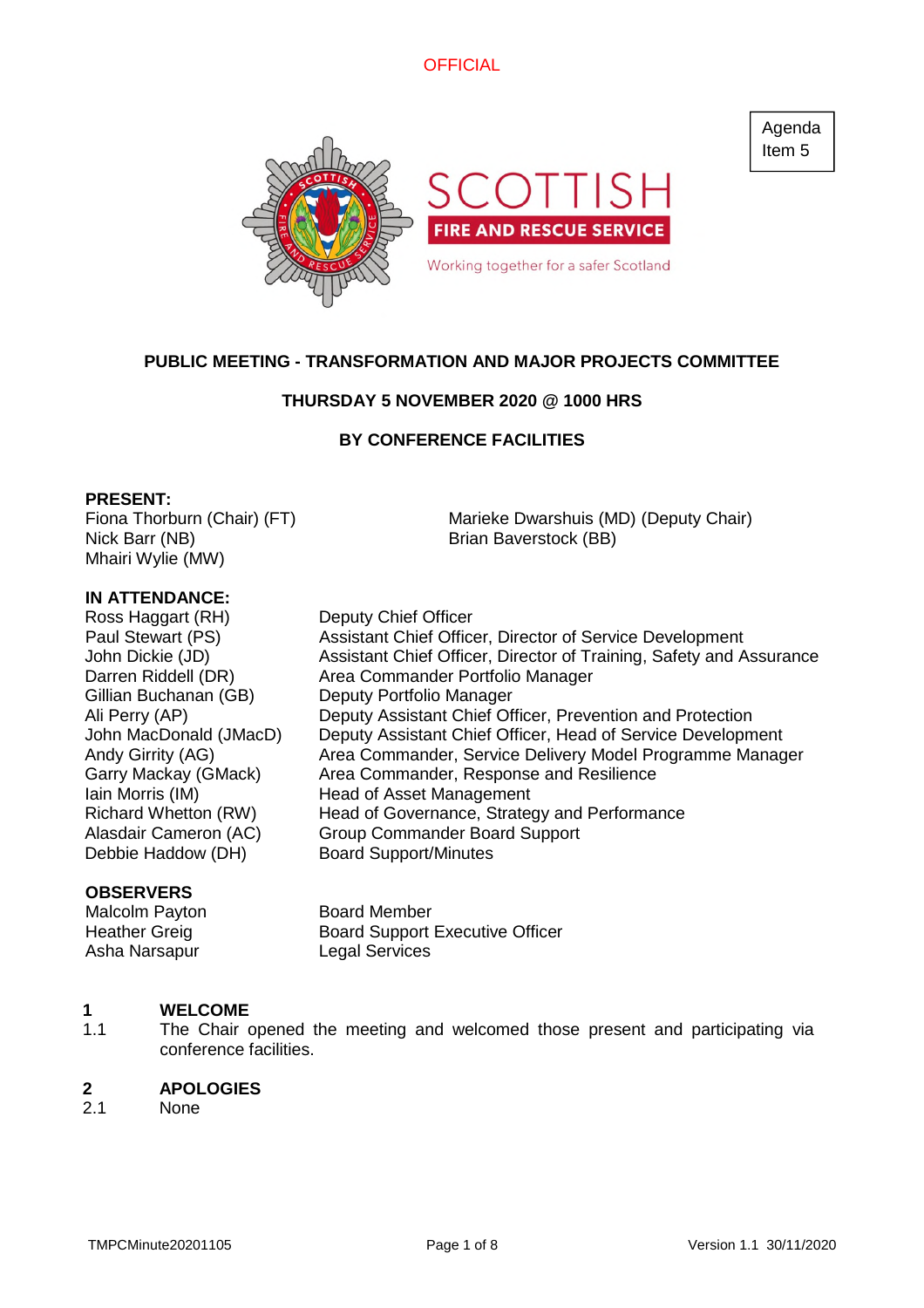## **3 CONSIDERATION OF AND DECISION ON ANY ITEMS TO BE TAKEN IN PRIVATE**

- 3.1 The Committee agreed that the Strategic Review Update (Agenda item 10.1) would be moved into the private session due to confidential commercial/financial information (Standing Order 9E).
- 3.2 No private items were identified.

## **4 DECLARATION OF INTERESTS**

4.1 None

### **5 MINUTES OF PREVIOUS PUBLIC MEETING: 6 AUGUST 2020**

5.1 The following amendment was noted and agreed:

> Item 7.2 ST00009 OHCA/EMR – RH requested that the reference to ACO Paul Stewart being tasked with producing a paper for the Strategic Leadership Team be amended to read ACO Stuart Stevens.

5.1.1 **Subject to the above amendment being made, the minutes of the meeting held on 6 August 2020 were approved as a true record of the meeting.**

### 5.2 **Matters Arising**

5.2.1 None

## **6 ACTION LOG**

- 6.1 The TMPC Rolling Action Log was considered and actions were agreed and removed.
- 6.2 Following a brief discussion, it was agreed that the Benefits Management Tracker (internal resource) action would remain closed with any future issues being brought back to the Committee if necessary.

## **7 SENIOR MANAGEMENT BOARD (SMB) ACTION LOG**

7.1 It was noted that the SMB Action Log was included for information purposes only.

### **8 SERVICE TRANSFORMATION PROJECTS**

### 8.1 **Service Transformation Programme Dashboard**

8.1.1 DR presented the Service Transformation Programme Dashboard, noting exceptions were being reported on Service Delivery Model Programme (SDMP) projects showing Amber for Skills and Resources.

### 8.2 **SDMP Framework – Change Request and Framework**

- 8.2.1 JMacD presented a report to the Committee outlining the change request, revised framework and revised project dossiers. The following key updates were noted:
	- Future Vision (renamed to Community Risk Index Model (CRIM)) External validation being undertaken by Edinburgh University. Additional in-house resources identified to undertake regression testing to supplement the work of Edinburgh University.
	- Station and Appliance Review and Demand Based Duty System Full analysis required to be undertaken to identify the demand on station personnel over and above operational duties eg training, community engagement, operational intelligence, operational assurance, etc. Additional resources are required to support this work.
	- Requests for additional short-term resources to support the above projects had been submitted and approved by the SMB and Strategic Leadership Team (SLT).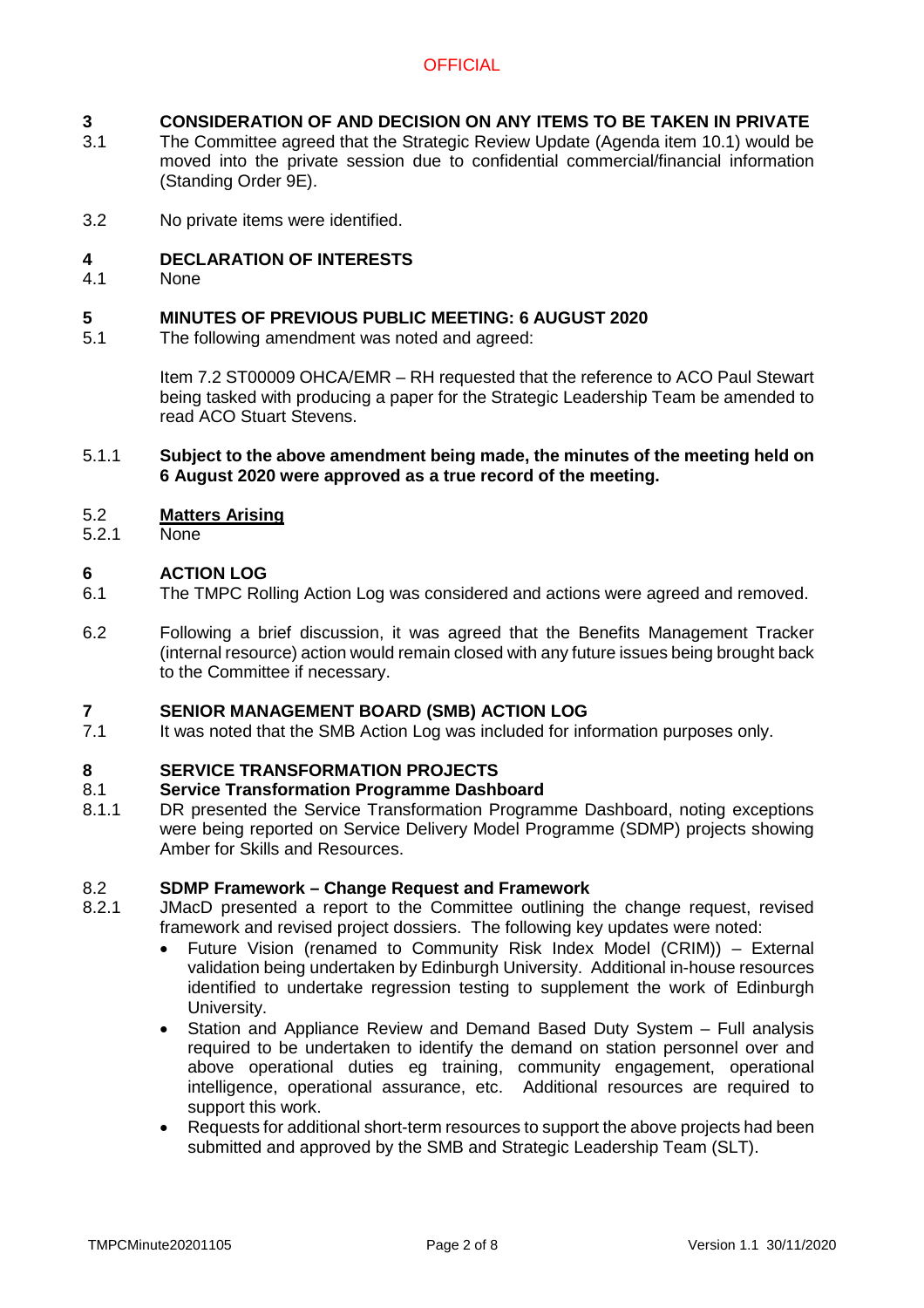Retained and Volunteer Duty System (RVDS) Strategy – Previously recommended the appointment of an on-call support team, however, the business case was rejected. Subsequently, an additional resource (Watch Commander) has been secured for a 3-year fixed term to support this project splitting their commitment 60/40 with the other SDMP projects. Highlighted that this project was still supported with limited resource (2 individuals) and therefore further resources were being actively pursued through the National RVDS Leadership Forum. National RVDS Leadership Forum's terms of reference would be circulated for information.

## **ACTION: BST**

- 8.22 The Committee commented on the timings and governance routes for reports being brought to the Committee and the potential impact on the Committee's ability to fully scrutinise them. It was confirmed that any amended change requests and project dossiers presented to the Committee were the current versions. The Dashboard and verbal updates presented to the Committee were as up to date as possible. At the discretion of management, further written addendums to the reports being presented would be considered.
- 8.2.3 The Committee commented on the limited resources allocated to these projects and sought assurance whether this was adequate. RH stated that the Service was alive to resourcing all project areas adequately whilst continuing to be mindful of the potential impact and implications on other areas of the Service. Resources were continually being balanced to best meet the needs of the Service.
- 8.2.4 It was requested that additional information on change history and original delivery date be captured within future change requests and dashboard cover papers (for information).

## **ACTION: PO**

8.2.5 Regarding ST0001 Terms and Conditions, it was noted that the SLT were to decide on the future of this project. A summary of the pathway to green to be included on the next iteration of the dashboard to aid the Committee and provide more clarity on next steps/progress.

# **ACTION: PO**

8.2.6 JMacD outlined the changes to the SDMP Framework document including project name change, changes in Executive Leads' roles and governance route (SMB) and revised timelines.

### 8.3 **Futures Vision – Change Request and Updated Dossier**

8.3.1 JMacD advised the Committee of the approved project name change to more accurately reflect the purpose of the project and remove any potential confusion with the wider Future Vision Strategy. The project has been renamed the Community Risk Index Model (CRIM). The project milestones have been revised to provide a more defined timeline.

### 8.4 8.4.1 **Combined Station and Appliances Review and Demand Based Duty System – Change Request and Updated Dossiers**

JMacD reminded the Committee of the impact of COVID-19 on these projects and the requirement to revise timelines. A subsequent review has been carried out which has resulted in the timelines being refined further.

### 8.5 **Retained and Volunteer Duty System – Change Request and Updated Dossier**

8.5.1 JMacD reminded the Committee of the impact of COVID-19 on this project and the requirement to revise timelines for Phase 2.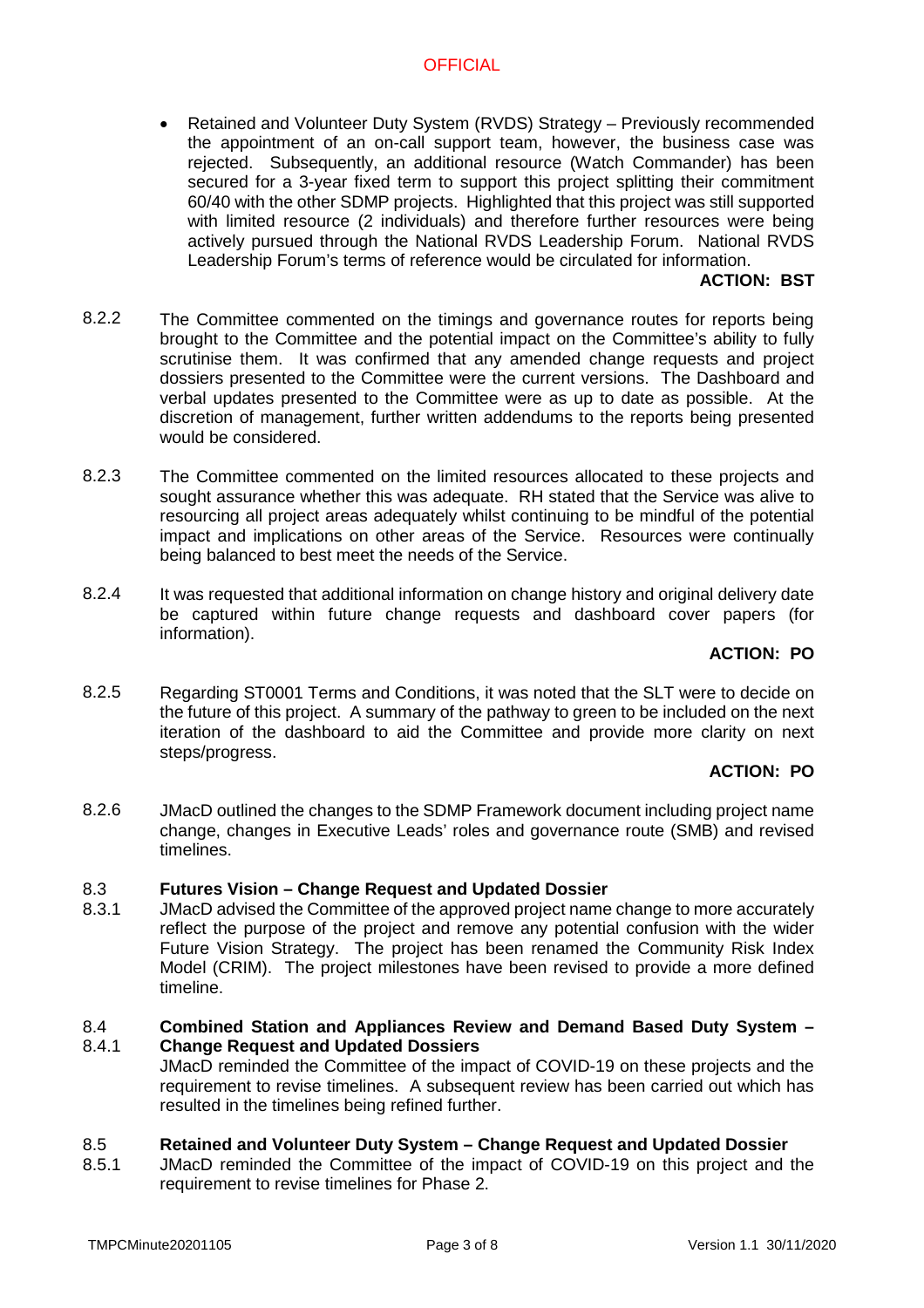- 8.5.2 JMacD informed the Committee that any impact on Phase 3 timelines, due to the extension of Phase 2, for the above projects was still to be identified and would depend on the outcome of Phase 2.
- 8.5.3 The Committee sought assurance on how the Service had adapted and would respond to any subsequent COVID waves. JMacD noted that the Service were now more informed and therefore able to react better to any subsequent waves. He commented on the SLT's focus on resilience, response and delivery of key strategy issues including SDMP. As the primary function of the Service was operational delivery, it may be necessary to redirect resources to meet Service needs which could impact on project deliverables. In turn this would need to be balanced with the SLT's commitment to maintain a focus on SDMP.
- 8.5.4 In relation to CRIM, JMacD indicated that the stakeholder consultation referred to both internal and external facing around all aspects of the SDMP eg approach, methodology and Phase 2 outcomes. He commented on the importance of engagement with key stakeholders/partners following the development of the engagement and communication plan. The Committee reiterated that communication and engagement were critical and an integral part of every project. SLT had recently approved the recruitment of a dedicated and skilled communication and engagement resource to develop the communications and engagement plan.
- 8.5.5 It was noted that resilience continued to be a key focus of the Service with particular awareness and preparation for future concurrent events eg COVID, Brexit, adverse weather, COP 26, etc.
- 8.5.6 The Committee requested further details on how emphasis is placed on the importance of communications and engagement and ensuring it is integrated into projects appropriately.

## **ACTION: PO**

### 8.5.7 **The Committee noted the change requests and updated dossiers.**

### 8.6 **Out of Hospital Cardiac Arrest (OHCA) – Change Request and Updated Dossier**

- 8.6.1 JMacD advised the Committee that Scottish Ambulance Service (SAS) have agreed to provide clinical governance for OHCA and all other aspects of casualty care provided by the Service. He indicated the change in Executive Lead, extension of the project end date and updated milestones for establishing the Memorandum of Understanding and Service Level Agreement, establish a communications and engagement strategy, develop an OHCA training strategy, establish communication protocols between Operations Controls and develop an implementation plan.
- 8.6.2 The Committee asked whether there was a risk of the Service failing to achieve the standard required for clinical governance. JD provided assurance that the standard of clinical governance sought by the Service would be an appropriate standard and would cover all areas of risk. He outlined the work being undertaken on the implementation plan, reviewing of training materials, assessing of medical equipment and the governance route for clinical governance reporting and ongoing collaboration with SAS.
- 8.6.3 JMacD explained that further options on the OHCA Delivery Model were being presented to SLT.

## 8.6.4 **The Committee noted the change request and updated dossier.**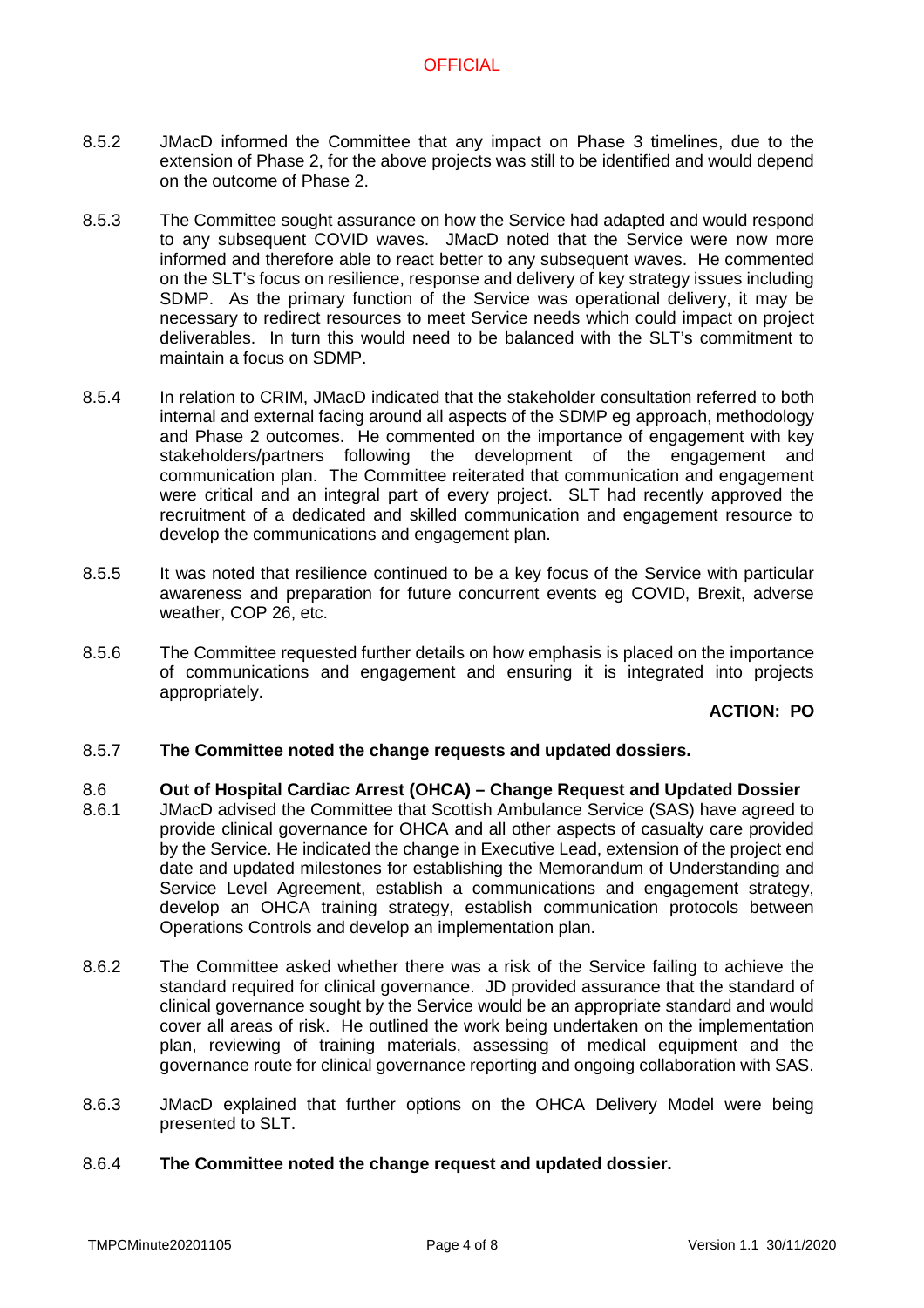## 8.7 **Safe and Well – Change Request and Updated Dossier**

- 8.7.1 AP advised the Committee of the revisions to project milestones and stated that the end date remained unchanged. Changes to the Executive Lead had helped to review and redefine milestones, in particular the development of ICT system.
- 8.7.2 AP explained how the project would deliver benefits by reducing the number of journeys undertaken through targeting high risk/vulnerable visits which will result in an overall reduction in visits.
- 8.7.3 COVID-19 impacted on the potential to seek secondments from partner organisations to help develop the question set/links and this is being reviewed whether this is still necessary.

## 8.7.4 **The Committee noted the change request and updated dossier.**

## 8.8 **Youth Volunteer Scheme – Mission Station, Outcomes and Syllabus**

- 8.8.1 AP recorded his thanks to DACO John Miller, Megan Taylor and team for the work undertaken to deliver this project which has now transferred over to business as usual. He explained that the GIRFEC (Getting it Right for Every Child) approach was at the heart of the development of the YVS and this extended to involving participants to help develop the scheme, syllabus and training materials. Six long term outcomes have been identified and will be assessed annually to monitor benefits for participants, volunteers and the wider community as well as future prospects.
- 8.8.2 The Committee requested a summary/broad profile of the young people involved including care experienced background, contributing to Saltire Awards and potential to support the closure of the attainment gap. (To be circulated via the BST.)

**ACTION: AP**

8.8.3 AP informed the Committee of the positive impact of using participants of the scheme to engage with peers during the current bonfire period.

## 8.8.4 **The Committee noted the update.**

*(The meeting broke at 1134 hrs and reconvened at 1140 hrs)*

## $\mathsf{Q}$ **MAJOR PROJECTS**

### 9.1 **Major Projects Dashboard**

9.1.1 DR presented the Major Projects Dashboard, noting exceptions were being reported on Command and Control Futures (CCF) project showing Amber for Cost and Quality, McDonald Road showing Amber for Time, Cost and Skills/Resources, Protection of Vulnerable Groups Pilot showing Amber for Cost and People, Training, Finance and Assets System showing Amber for Skills/Resources.

## 9.2 **Command and Control Futures – Change Request and Updated Dossier**

- 9.2.1 JD presented an overview of the assessed impact of COVID-19 mitigation measures on project delivery and the resultant proposed amendments to the delivery timelines. The Committee were reminded of the project update provided at the workshop on 16 August 2020 and JD noted the positive progress made since.
- 9.2.2 GMack noted that the project was reporting Amber for Costs and Quality. This was due to some costs being transferred between fiscal years and ongoing issues with gazetteer functionality and some delays in functionality due to the revised release schedule.
- 9.2.3 GMack presented the updated dossiers and highlighted the key points: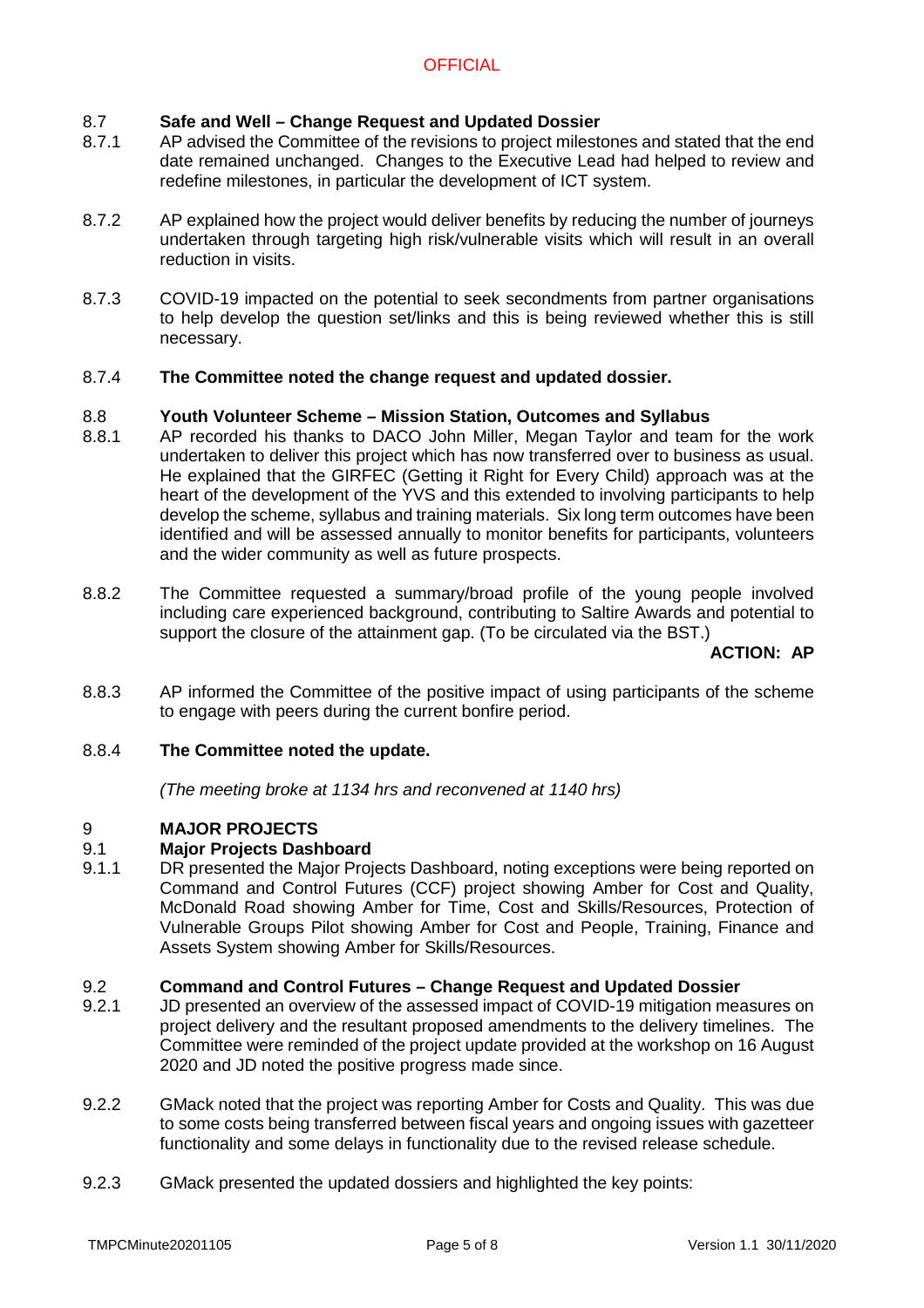- Revised timeline to take account of the COVID-19 impact assessment. Key stage deliverables timelines referenced.
- Clarification on the delay of Airwave connectivity and the actions being taken to resolve this.
- Key areas of consideration include the financial impact (milestone payments, staffing costs and continuing maintenance of existing systems) and operational risk and impact of delayed delivery (risk associated with existing systems).
- Key areas of progress and challenge includes the positive weekly meetings with Systel, early notification of potential travel restrictions impacting on specialist onsite resources pre/post Go live events.
- Areas of development include telephony workshops with demonstrations of the new build and key areas of benefits. Work progressing with BT and Systel to testing stages.
- Entering User Acceptance Testing phase despite some initial delays.
- Draft communication plan has been developed and issued via the OC Newsletter, engagement visits were scheduled during December/January along with video presentations being published on iHub.
- Individual identified to undertake a 6 month secondment in order to develop an elearning module and platform for flexi-duty officers and wholetime operational personnel.
- Continuing to liaise with Scottish Government's Digital Assurance Office to provide progress updates and establishing a further gateway review.
- In anticipation of potential COVID-19 impact, mitigation strategy has been developed to allow UAT activities to continue albeit at a reduced capacity.
- 9.2.4 The Committee noted the improved relationship with Systel and the positive progress being made. JD reminded the Committee of the continuing weekly meeting with Systel's Chief Executive Officer to enable progress/issues to be scrutinised and discussed at the highest level. This also includes any potential early sight of impact/delays due to COVID-19 and alternative options for delivery.
- 9.2.5 GMack commented on the system stability issues around new software and the recent extended periods of instability which subsequently impacts on the next release. This has been raised at monthly meeting with Systel and assurances have been provided that this would be investigated and measures (remote monitory) would be put in place to highlight instances of instability. He further noted the increased focus on defect management and the measures put in place to monitor, categorise and rectify any defects. All defects were also reported into the CCF Board to formally monitor and if necessary, raise during the weekly CEO meetings.
- 9.2.6 In regards to the current legacy systems, JD confirmed that maintenance contracts were in place, monthly monitoring reports are submitted to the CCF Board and the Contingency Planning Group has been stood up.
- 9.2.7 The Committee requested a brief update on the activities and/or issues affecting the Service mobilising systems over the next 24 hours (5/6 November).

**ACTION: GMack**

9.2.8 **The Committee noted the report and verbal update.**

### 9.3 9.3.1 **McDonald Road Redevelopment Incorporating the Museum of Scottish Fire Heritage – Change Request and Updated Dossier**

IM outlined the impact of COVID-19 on the cost, time and skills/resources for the project. This included deferring costs into the next financial year, delayed delivery of products,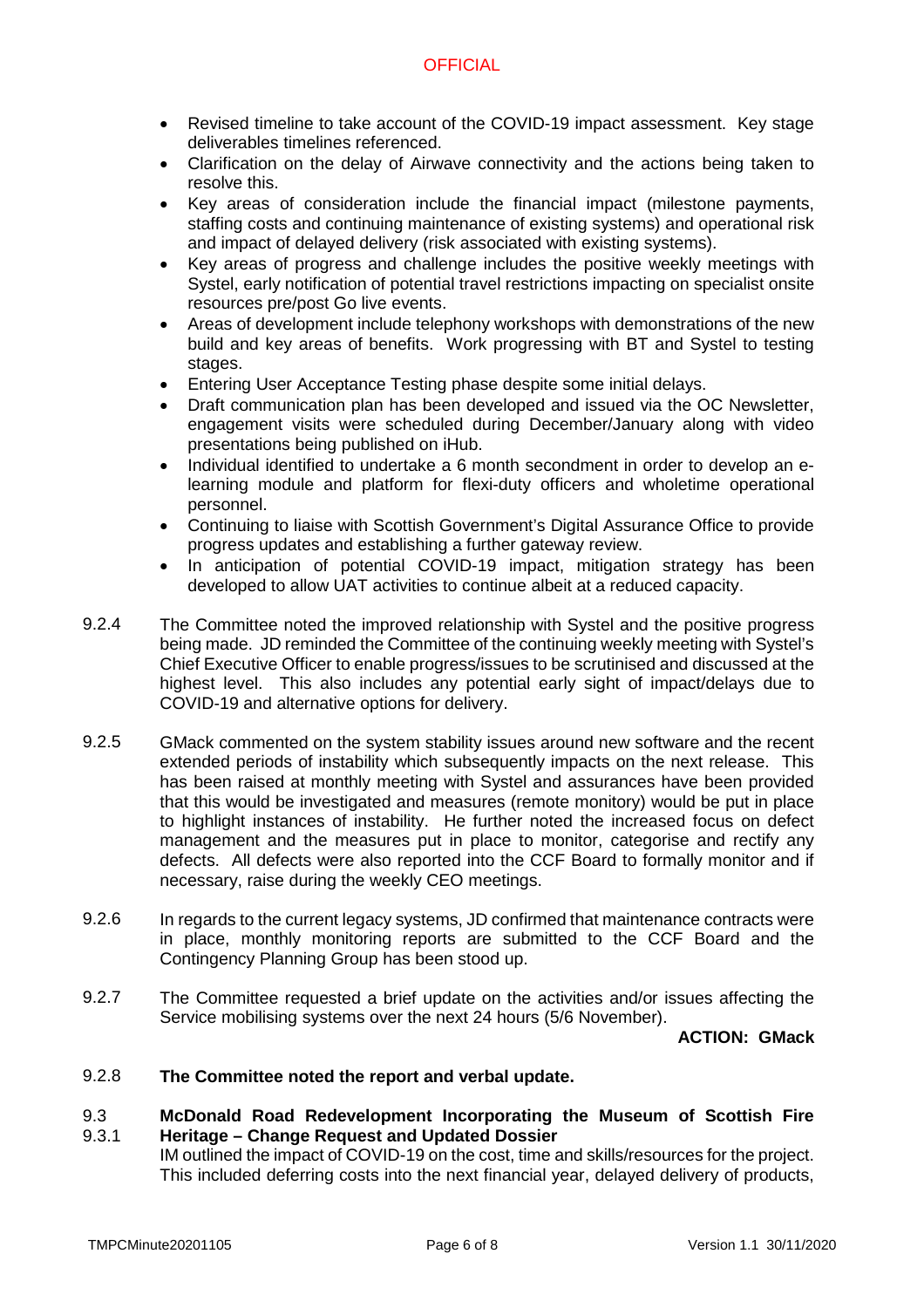restricted personnel on site and contractual obligations. The Committee were updated on the positive progress made on site (photos were circulated during the meeting).

- 9.3.2 IM noted that the change request included the redesigned access to the museum and subsequent increased costs. He confirmed that this would not impact on the project end date.
- 9.3.3 IM provided clarification of the NAC3 contract process and subsequent tendering process. He commented on the potential cost implications, due to delays caused by COVID/Brexit, associated with preliminaries and that legal advice was being sought.

## 9.3.4 **The Committee noted the Change request and updated dossier.**

### 9.4 **West Asset Resource Centre**

9.4.1 IM provided a verbal update to the Committee noting progress with the identified Contractor, achievability of timeline and costs and consideration would be given to benefits realisation. Review to be undertaken on high level benefits from Newbridge and Dundee ARC to identify benefits and lessons learned.

## 9.4.2 **The Committee noted the verbal update.**

## **10 GENERAL REPORTS**

## 10.1 **Strategic Review Update**

10.1.1 Deferred to the private session.

### 10.2 **Gateway Review Action Plan**

10.2.1 RH presented the Gateway Review Action Plan update report to the Committee and advised that this continued to be developed and updated.

## 10.2.2 **The Committee noted the report.**

### 10.3 **Benefits Management Tracker**

- 10.3.1 DR presented the Benefits Management Tracker to the Committee noting its continuous development by the Portfolio Office and Project Managers.
- 10.3.2 The Committee commented on the absence of smart measures/targets including cashable and non-cashable and the preference for benefits and disbenefits for individual projects to be presented together to help provide a fuller picture.

### 10.3.3 **The Committee noted the report.**

### **11 RISK**

### 11.1 **Portfolio Office Risk Log**

11.1.1 DR presented the risk log and noted that updates had been provided earlier in the meeting on both the CCF and SDMP.

### 11.1.2 **The Committee noted the report.**

### 11.2 **Strategic Risk Register**

- 11.2.1 RW presented the TMPC aligned Directorate Risks highlighting revisions to the risk descriptors, controls, actions and owners.
- 11.2.2 RW indicated that within the current financial year, it was anticipated that any mitigation measures and actions intended to be delivered would progress the current risk rating towards the target risk rating.